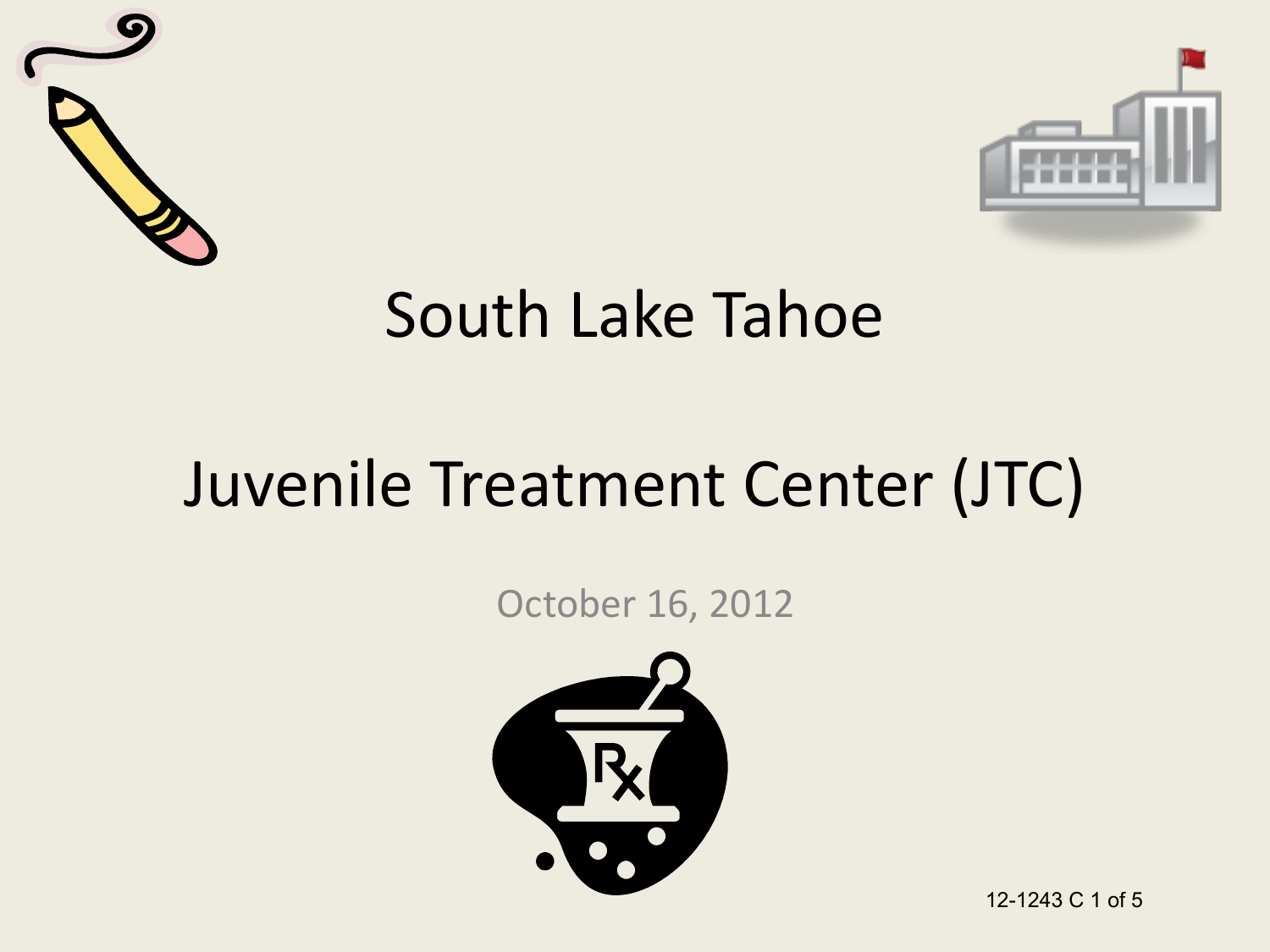# Background

- The JTC is a 40 bed facility with 20 beds allocated to the Challenge Program which are eligible to receive funding from the State.
- Current staffing allocations of 17 line staff and 3 supervisors allow for minimum staffing to accommodate occupancy of 30 beds.
- Average daily population over the last 30 days is 13 and trending upward.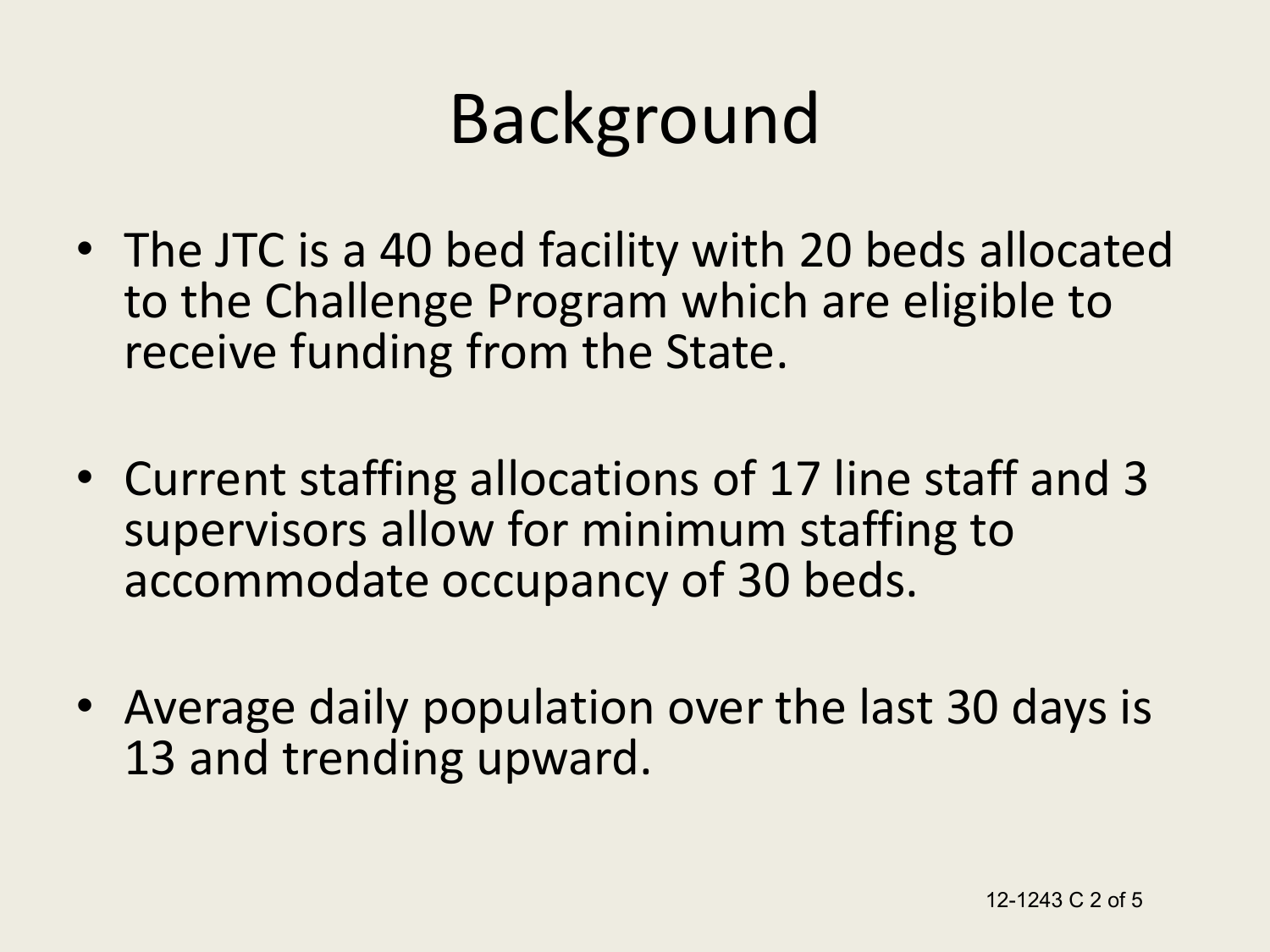## Current Status

- Of the 3 allocated supervisory positions, 1 is vacant with a recruitment in place.
- Of the 17 line staff positions, 1 is vacant and as of October 8, 2012, 7 staff are on leave.
- The JTC is closed to females as a result of an insufficient number of female staff currently able to work.
- As a result staff shortages, children are not being housed in the Challenge Camp, resulting in loss of revenue.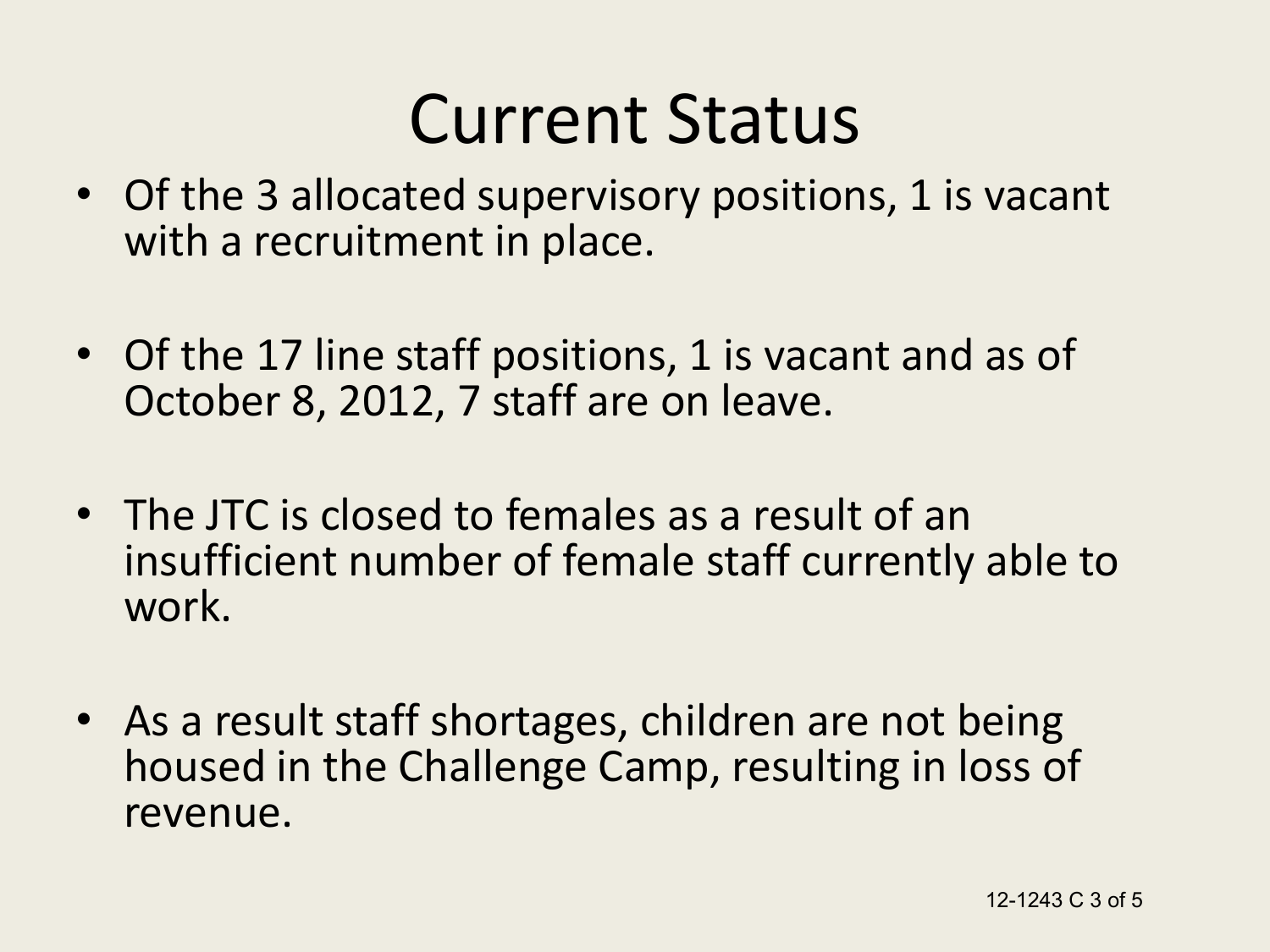# Action Steps

- Short term:
	- Approve additional positions which will allow for a permanent relief model.
	- Redeploy Probation Officers from the field on a day to day basis as needed.
	- Train staff on the use of OC Spray.
	- Amend an existing Sheriff's Office contract with Madeira Group to allow Probation to expedite background investigations.
	- Sheriff has offered the use of Correctional Officers to address immediate staffing need.